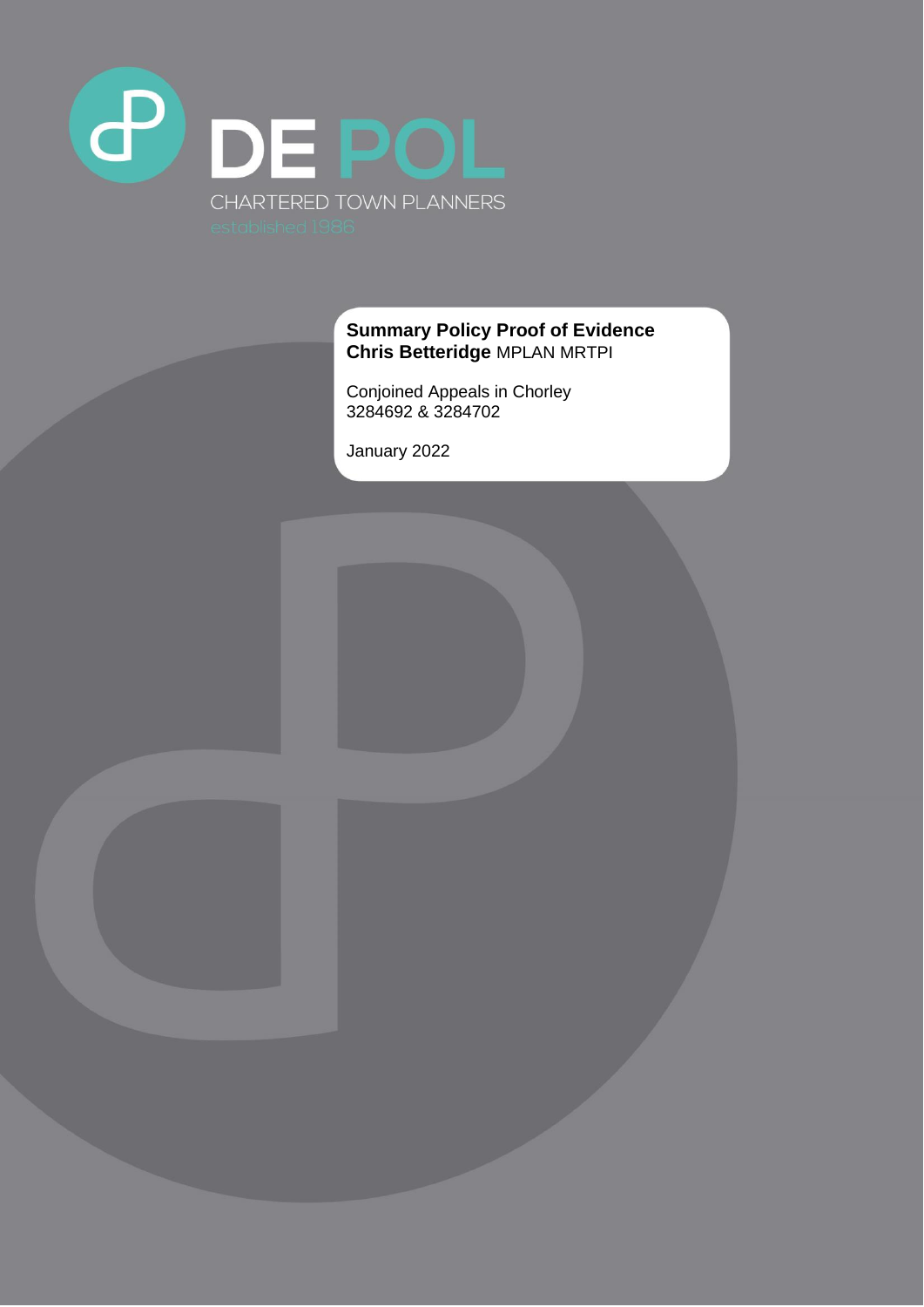

Page<br>1

# **Contents**

**Chapter 1 Summary Proof** 

Conjoined Appeals A (3284692) and B (3284702) Chris Betteridge –Summary Policy Proof 0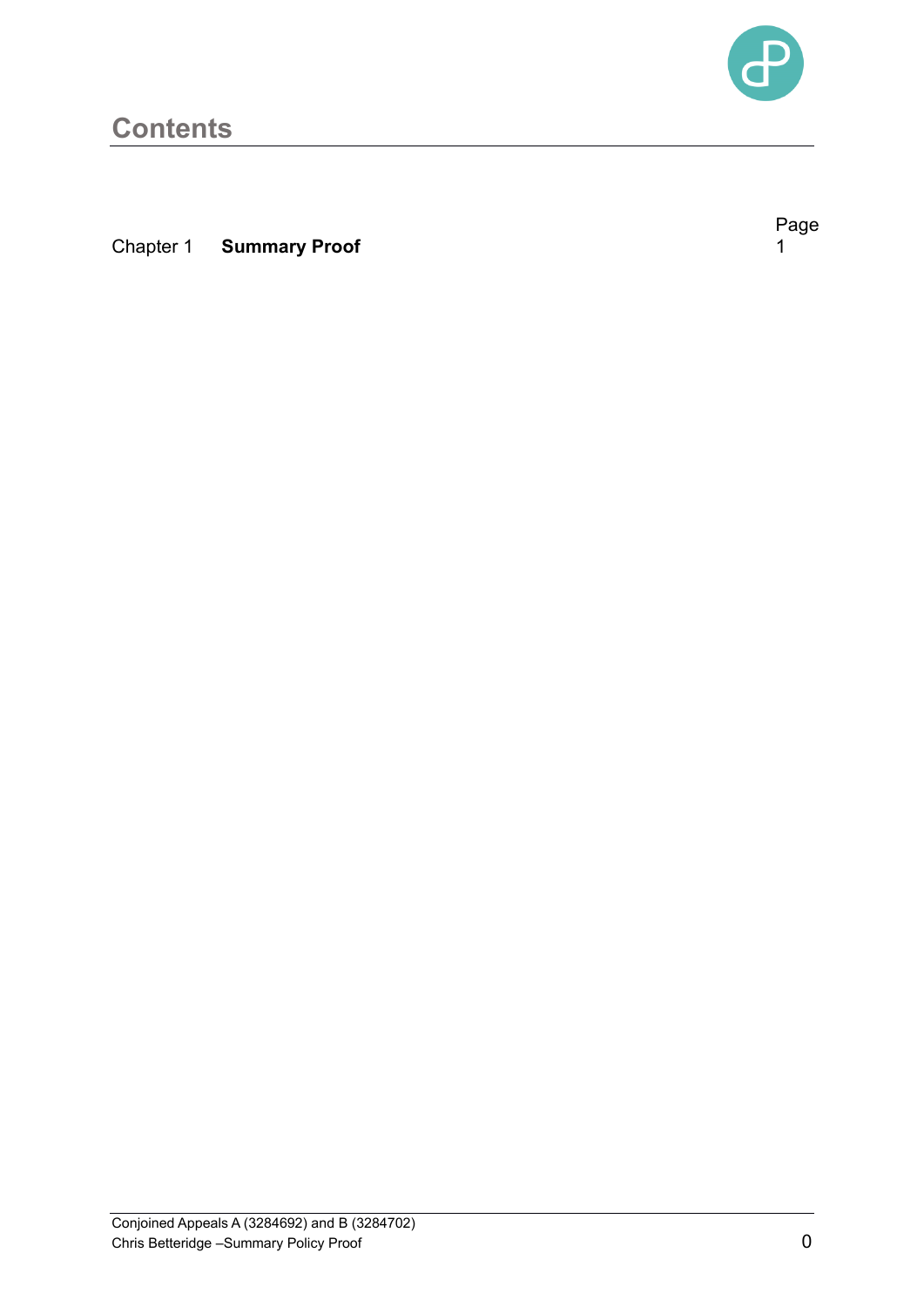

# **1. Summary Proof**

- 1.1. This summary Proof of Evidence is submitted jointly on behalf of Metacre Ltd and Hollins Strategic Land in support of their appeals against Chorley Council's refusal to grant planning permission for the following:.
	- Appeal A Land at Carrington Road, Adlington. Appeal ref. APP/D2320/W/21/3284692
	- Appeal B Land South of Parr Lane, Eccleston. Appeal ref. APP/N2345/W/20/3284702
- 1.2. NPPF identifies in paragraph 11(d) that where there are no development plan policies, or the policies most important for determining the application are out-of-date permission, should be granted unless:
	- i) The application of policies in this Framework that protect areas or assets of particular importance provides a clear reason for refusing the development proposed; or
	- ii) Any adverse impacts of doing so would significantly and demonstrably outweigh the benefits when assessed against the policies in this Framework as a whole.
- 1.3. This is commonly referred to as the tilted balance and this Proof considers whether policies are out-of-date, whether the paragraph 11d) titled balance is triggered and the weight to be attributed to relevant policies.
- 1.4. In accordance with the Wavendon judgement, to establish whether the most important policies are out-of-date it is necessary to consider the policies in the following manner:
	- identify the most important policies for determining the appeal.
	- examine the policies on an individual basis and consider whether they are ourof-date.
	- consider the most important policies as a whole and determine whether they are out of date.
- 1.5. It is common ground that the most important policies are Core Strategy Policies 1 and 4, and Local Plan Policy BNE3.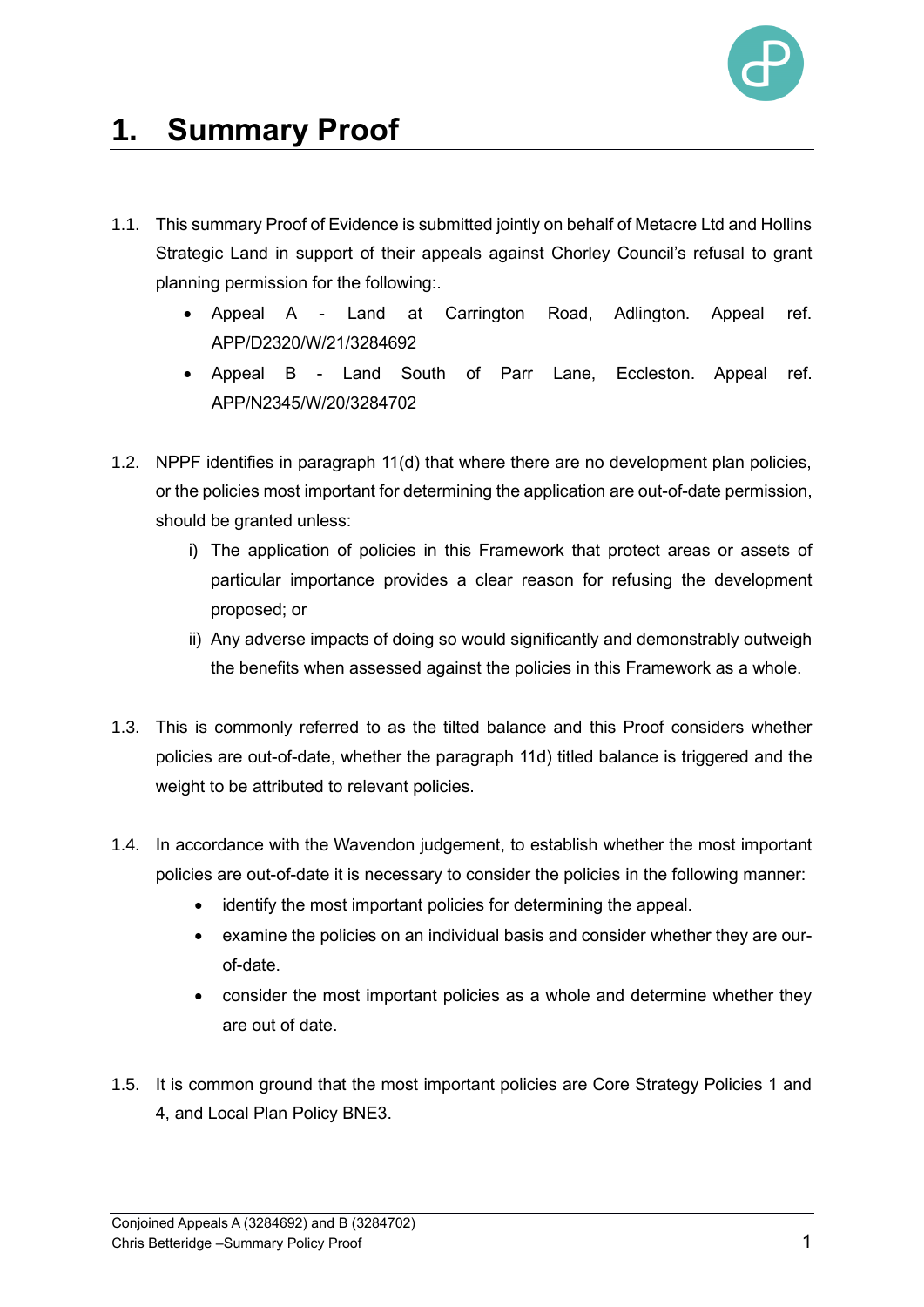

1.6. NPPF footnote 8 advises that if the authority cannot demonstrate a 5-year supply of deliverable housing sites then the most important policies should automatically be considered out-of-date for the purposes of NPPF paragraph 11d). If it is concluded that Chorley cannot demonstrate a 5-year housing land supply then the tilted balance is automatically triggered.

## CS Policy 1

- 1.7. CS Policy 1 is a strategic spatial policy which identifies a hierarchy of settlements across central Lancashire identifying where growth and investment will be supported. It identifies Service Centres as acceptable locations for growth and investment.
- 1.8. CS Policy 1 is not considered to be out-of-date for the purposes of these appeals.

### CS Policy 4

- 1.9. CS Policy 4 sets out the strategic housing requirement for Central Lancashire which is divided up between the three authorities. The policy provides a minimum annual requirement for each of the three authorities. The position in respect of Policy CS4 is set out in Mr Saunders' evidence in full and I summarise the position insofar as it is relevant.
- 1.10. Mr Saunders concludes that for the purposes of NPPF paragraph 74, the Standard Method Local Housing Need figure should be used for a range of reasons. On this basis Chorley cannot demonstrate a 5-year housing land supply.
- 1.11. Mr Saunders concludes that the introduction of the Standard Method Local Housing Need represents a significant change which renders the policy out of date. The reasons for this are a significant change in methodology for the calculation of housing need; a significant increase in housing need and a significant change in housing distribution.

#### Local Plan Policy BNE3

- 1.12. Both of the appeal sites are designated by the Local Plan as Safeguarded Land under Policy BNE3.
- 1.13. The purpose of Safeguarded Land is to provide for future potential development needs. In this context BNE3 restricts development to that which would be permissible in Other Areas of Open Countryside or Green Belt.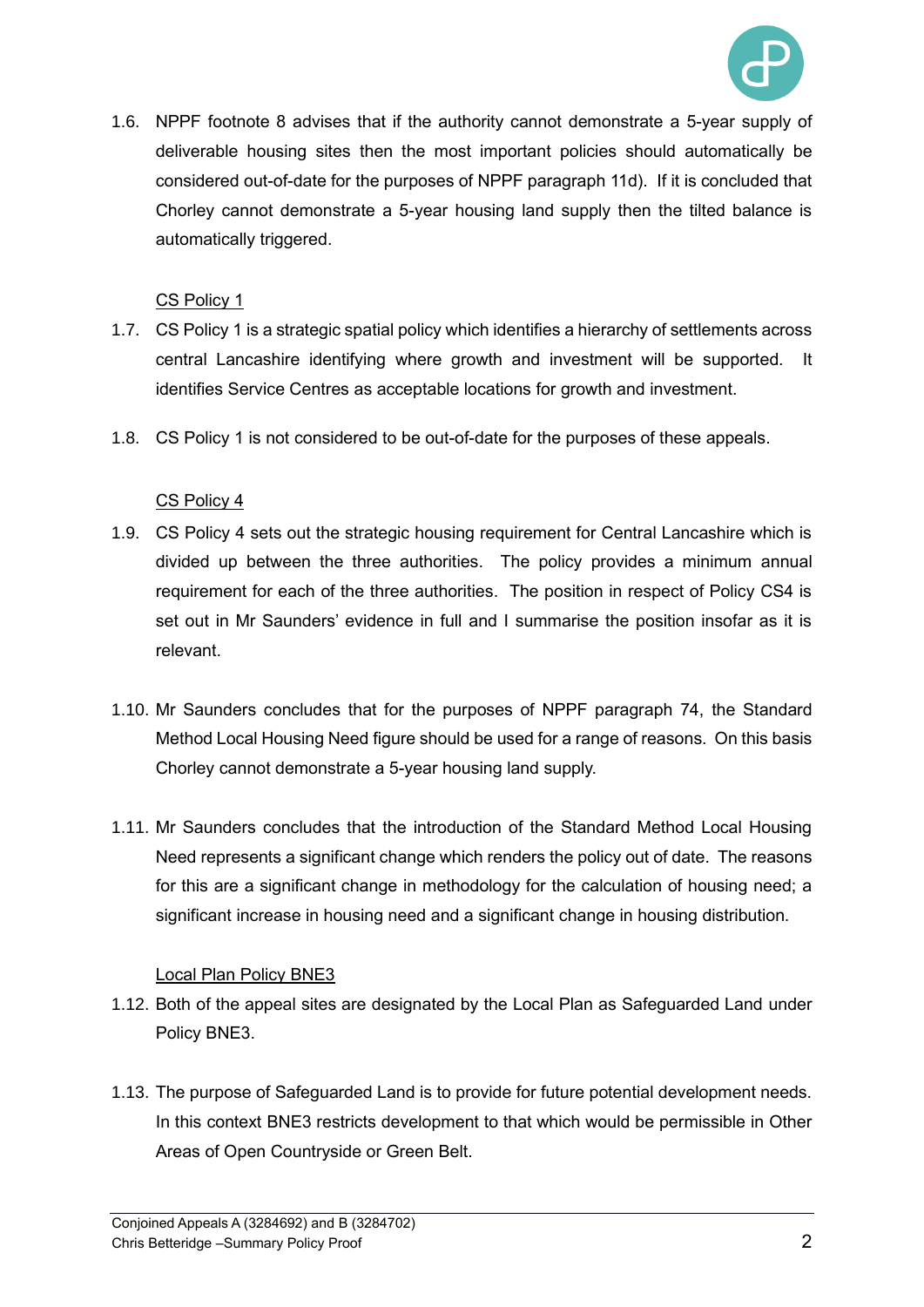

- 1.14. It is acknowledged that the safeguarding of land in principle is consistent with NPPF paragraph 143. However, the appeal sites were safeguarded on the basis of CS Policy 4 housing requirement which is considered to be out-of-date.
- 1.15. Safeguarded Land was safeguarded in the adopted plan as it was not required to meet the housing requirement of CS Policy 4 because sufficient land had been identified. If land was required, at the time of adoption, safeguarded land would have been released.
- 1.16. Chorley Council's Standard Method Housing Need equates to a 5-year requirement, including 5 percent buffer of 2,820 dwellings. This 5-year supply requirement coincides with the end of the plan period in 2026.
- 1.17. All of Chorley's housing land supply regardless of whether it forms part of the Councils 5-year supply, equates to 2,599 dwellings. Even if all these sites were delivered the Standard Method Local Housing Need would not be met. In reality Chorley only has a 2.5-year supply for the remaining 5 years of the plan period.
- 1.18. Chorley Council identifies all but one Safeguarded Land sites as a "most appropriate site" for potential development in the emerging Local Plan. Of this the Pear Tree Lane Inspector stated:

"*Whilst the emerging CLLP is at an early stage and the final selection of housing allocations will be determined through the local plan examination process, it clearly recognises that land currently safeguarded in Policy BNE3 for development needs beyond the end of the CLP plan period in 2026, may need to be released before then to meet a housing requirement based on the standard method LHN*" 1 .

- 1.19. There has been no change in circumstance since the Pear Tree Lane appeal decision.
- 1.20. In the context of extensive Green Belt, Other Areas of Open Countryside and Safeguarded Land opportunities for development in Chorley are limited. Safeguarded Land is the only designation which is specifically identified for development.
- 1.21. The reasoned justification to Policy BNE3 and NPPF paragraph 143 identify Safeguarded Land as for development beyond the plan period following a plan update. However, the introduction of the Standard Method Local Housing Need and associated

<sup>1</sup> **CD8.1** Appeal - Land at Pear Tree Lane APP/D2320/W/20/3247136 para.50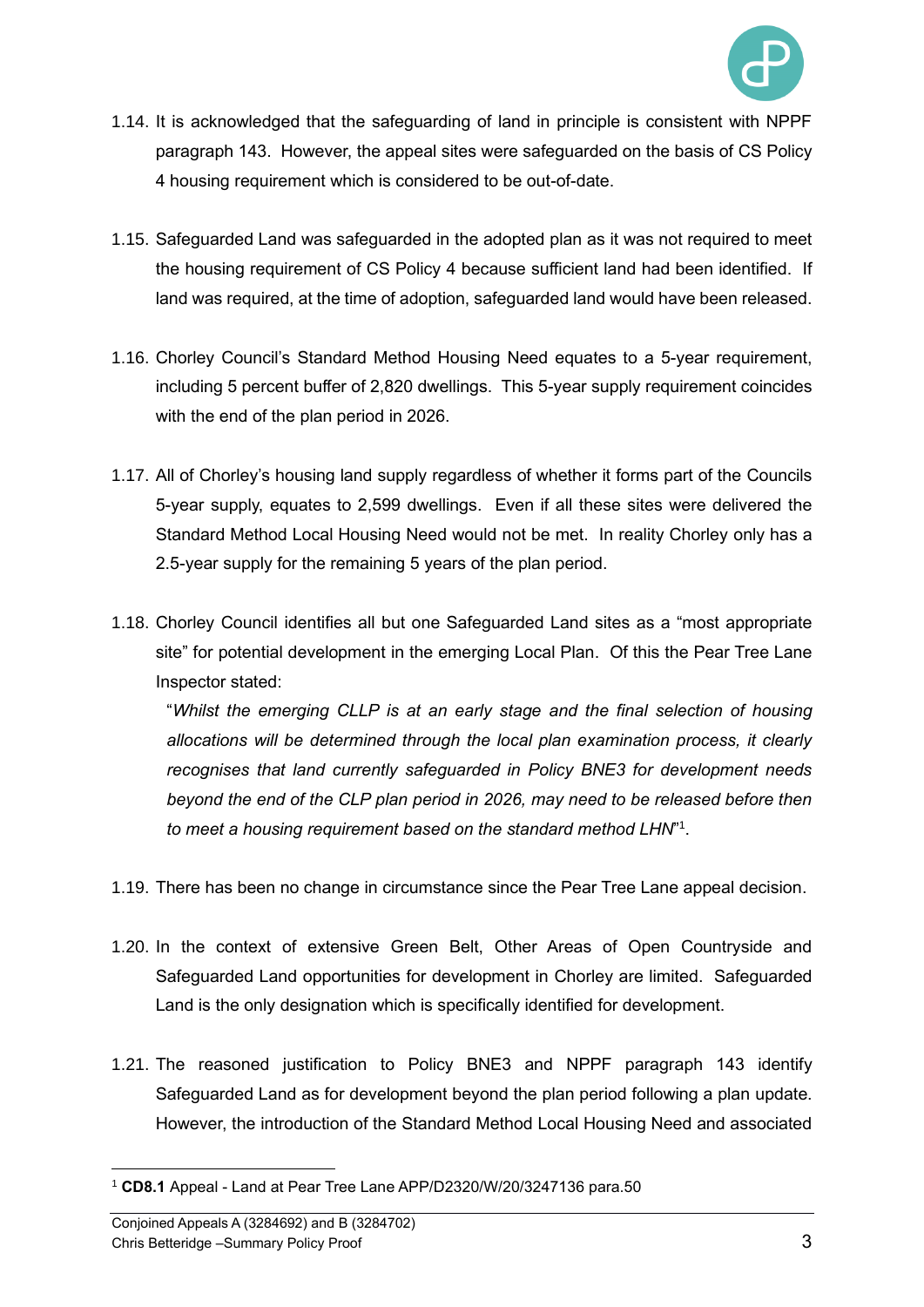

significant uplift in housing need represents a significant change in circumstances. Safeguarded Land, Green Belt and Other Areas of Open Countryside are constraining development. Case Law has confirmed that settlement boundaries may be out-of-date depending on the extent that they derive from out-of-date housing requirements<sup>2</sup>. On the same basis, Safeguarded Land is out of date when predicated on an out-of-date housing requirement.

1.22. NPPF paragraph 3 states that "*The framework should be read as a whole*". When considering the NPPF as a whole, Policy BNE3 places a constraint on the ability of Chorley to deliver housing in accordance with Standard Method Local Housing Need and therefore be able to significantly boost the supply of homes. Policy BNE3 is out-ofdate.

#### Assessment of Most Important Policies as a Whole

1.23. Whilst it is concluded that the spatial strategy CS Policy 1 is not out of date, for reasons set out above CS Policy 4 and Policy BNE 3 are out-of-date and therefore when considered as a whole the basket of most important policies is considered out-of-date and the 'tilted balance' engaged.

#### Weighting of Policies

- 1.24. There is no conflict with CS Policy 1 in respect of either appeal site and there has been no suggestion that this is the case. CS Policy 1 forms part of the basket of Most Important Policies which are out of date, or the policy is out-of-date owing to a lack of a 5-year housing land supply. In these circumstances it is considered that the policy should be attributed moderate weight.
- 1.25. CS Policy 4 provides the housing requirement for Chorley and the wider Central Lancashire area. In the setting of the tilted balance limited weight should be applied to this policy. Its continued use restricts Chorley's ability to deliver its Housing Need and the objective of significantly boosting the supply of homes.
- 1.26. Even if it is concluded that the tilted balance is not applied, the weighting to CS Policy 4 is tempered by the introduction of the Standard Method Local Housing Need and associated increase in housing need. It is also material that Local Housing Need will be

<sup>2</sup> **CD8.21** Suffolk Coastal District Council v Hopkins Homes Ltd and another [2017] UKSC 37 para. 63